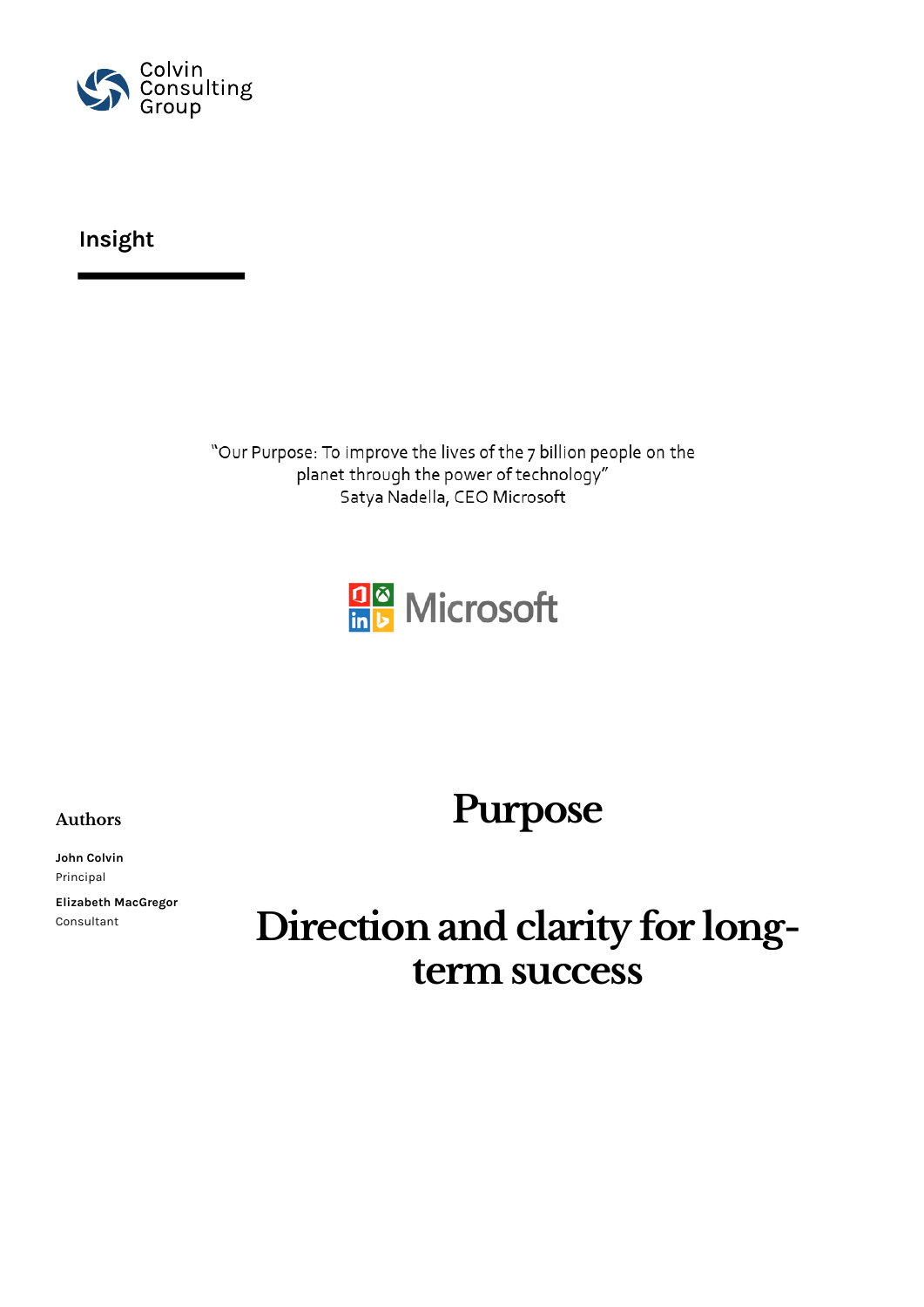### 1. Introduction

"Purpose (which should last at least 100 years) should not be confused with specific goals or business strategies (which should change many times in 100 years). Whereas you might achieve a goal or complete a strategy, you cannot fulfill a purpose; it's like a guiding star on the horizon—forever pursued but never reached. Yet although purpose itself does not change, it does inspire change. The very fact that purpose can never be fully realized means that an organization can never stop stimulating change and progress."<sup>1</sup> David Packard, HP Co-founder

Our previous research has identified that the companies that have thrived over the long term have the following in common:

- A very strong purpose
- A long-term perspective
- A balanced view on who the key stakeholders are
- Leadership that is obsessed with delivering customer value, driving a powerful innovation culture and developing a new generation of leaders
- An 'always-on' strategy mindset and process
- A robust culture underpinned by aligned remuneration and measurement systems

Our 2019 Thought Paper titled *Devastating Reputation Failures* identified that companies that are driven by the need to deliver profit to shareholders 'at any cost' – often to the detriment of all other stakeholders – are at higher risk of experiencing reputation-damaging events.

This is because decision making is skewed towards delivering results for the benefit of a few (shareholders), rather than 'the whole'. In other words, they are focusing on profit rather than on Purpose.

Alex Edmans, Professor of Finance at London Business School and Mercers School Memorial Professor of Business at Gresham College, argues that a responsible business is one that creates value for broader society, not just for investors:

"A company's purpose is its reason for being – the role it plays in the world and the way it contributes to human betterment – in other words, how it aims to create value for society."<sup>2</sup>

Edmans proposes that a focus on Purpose need not be an either/or choice between profit or Purpose, instead encouraging companies to 'grow the pie', so that benefits are increased for all stakeholders.

Being Purpose-driven should no longer be an aspiration. There is now clear evidence of the benefits of adopting a Purpose-driven model, and strong consumer sentiment demanding that boards now take action to ensure their companies are Purpose-driven.

In this paper, we will discuss the following topics:

- Why boards should focus on Purpose
- What is Purpose?
- What characterizes successful Purpose-driven companies?
- How to adopt a Purpose-driven model
- Examples of successful Purpose-driven companies

<sup>&</sup>lt;sup>1</sup> Jones, B, What is the difference between an organization's mission and its common purpose? HBR, Feb 2016<br><sup>2</sup> Edmans, A, Purposeful Business: The Evidence and the Implementation, Gresham College, London, 3 October 2018

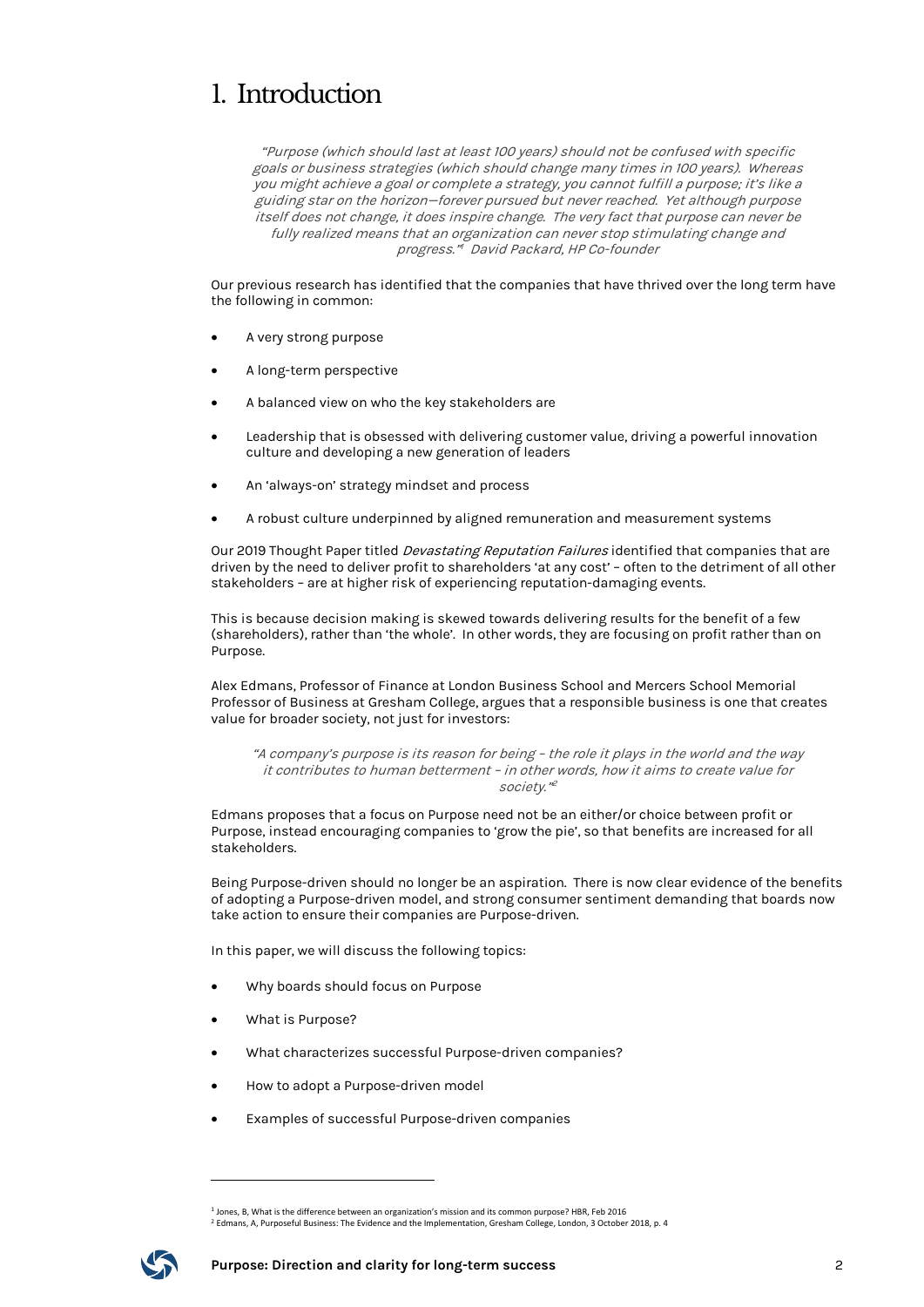• What boards can do to promote a Purpose-driven model

At a time of such considerable uncertainty due to COVID-19, Purpose provides a beacon for leadership – enabling direction and clarity for decision making during difficult times.

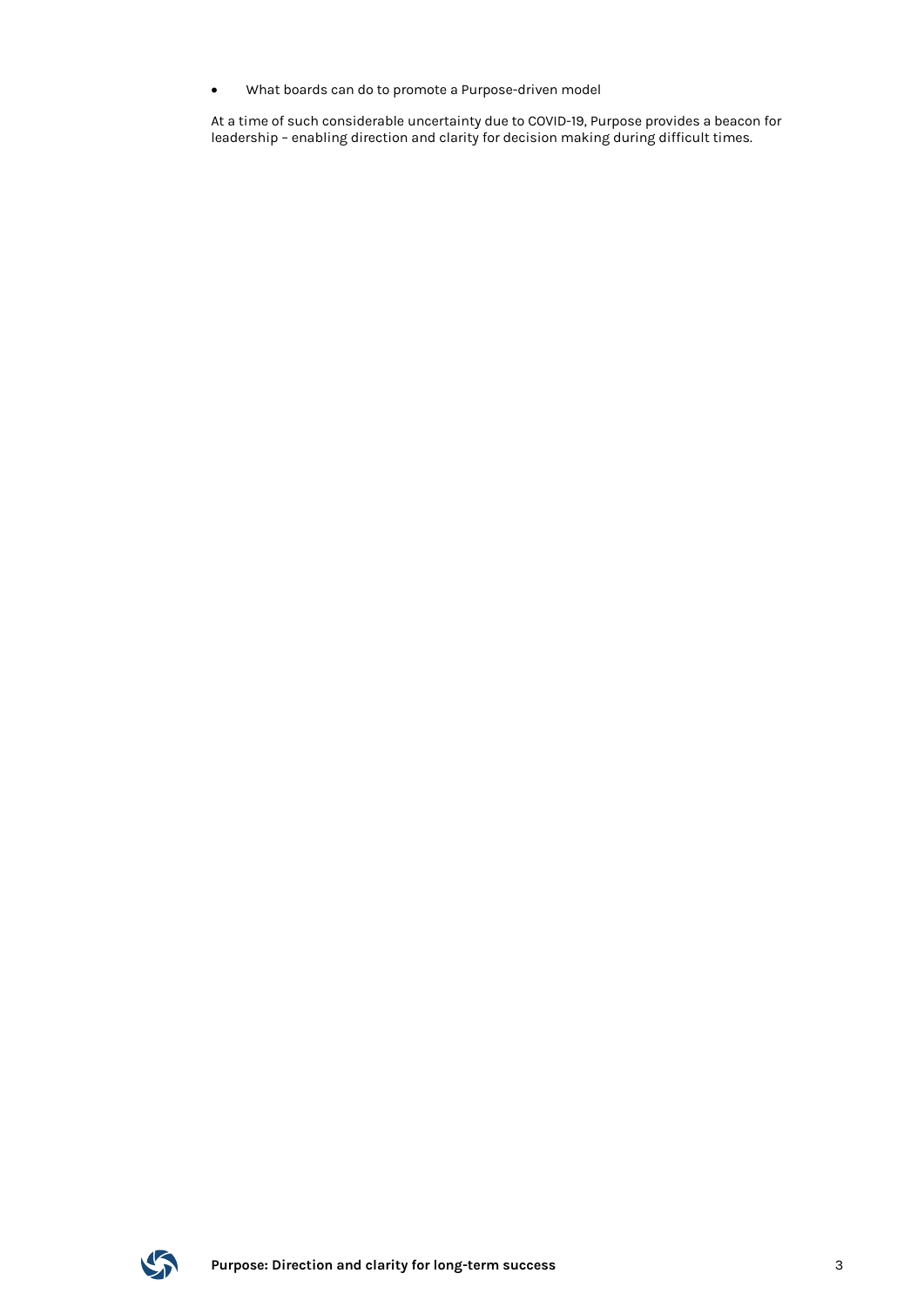## 2. Why boards should focus on Purpose

In August 2019, the Business Roundtable in the USA released a new Statement on the Purpose of a Corporation. This stated that the Purpose of an organisation is no longer solely to produce profit for shareholders – instead, the new Purpose of a corporation is to benefit all stakeholders – customers, employees, suppliers, communities and shareholders<sup>3</sup>.

Purpose is increasingly viewed as a governance-level issue and should be prioritized by boards for the following reasons:

#### **To ensure good governance**

"The purpose of corporate governance is not and should not be predominantly to promote shareholder interests; it is to promote the interests of the firm as a whole and, in particular, to assist it with achieving its corporate purposes<sup>"4</sup>

#### **To transform business**

• Colin Mayer, the Peter Moores Professor of Management Studies at the Saïd Business School at the University of Oxford, in his book, Prosperity: Better Business Makes the Greater Good, suggests that Purpose should be incorporated into corporate law, and argues that by making it a board-level responsibility, it will have the immediate effect of transforming business:<sup>5</sup>

> "Corporate law should prioritize purpose. It should require companies to articulate their purposes, incorporate them in their articles of association, and above all, demonstrate how they credibly commit to the delivery of purpose … This simple act of incorporating corporate purpose in corporate law transforms business at a stroke. … not only does the incorporation of purpose in company law commit the management, but it also commits all the parties associated with the firm and in turn requires them to establish the basis on which they can credibly establish such commitments." 6

#### **To build a strong culture**

• The UK Corporate Governance Code of 2018 now makes specific reference to a board's responsibility to ensure that an organisation's culture aligns with its Purpose, values, and strategy – and that "directors must act with integrity, lead by example and promote the desired culture."7

#### **To align with investor preferences**

• In his annual letter to CEOs, Larry Fink, CEO of Blackrock, recently highlighted that shifting investor sentiment has instigated a change in their investment strategies, to prioritise Purpose-driven companies:

> "We believe that all investors, along with regulators, insurers, and the public, need a clearer picture of how companies are managing sustainability-related questions. This data should extend beyond climate to questions around how each company serves its full set of stakeholders, such as the diversity of its workforce, the sustainability of its supply chain, or how well it protects its customers' data. Each company's prospects for growth are inextricable from its ability to operate sustainably and serve its full set of stakeholders." 8

> "The importance of serving stakeholders and embracing purpose is becoming increasingly central to the way that companies understand their role in society." 9

<sup>9</sup> Fink. L, 2020 Letter to CEOs. BlackRock. https://www.blackrock.com/corporate/investor-relations/larry-fink-ceo-letter



<sup>&</sup>lt;sup>3</sup> https://www.businessroundtable.org/business-roundtable-redefines-the-purpose-of-a-corporation-to-promote-an-economy-that-serves-all-americans<br><sup>4</sup> Mayer, C, Prosperity. Better Business Makes the Greater Good, Oxford Uni

<sup>5</sup> Mayer, C, Prosperity. Better Business Makes the Greater Good, Oxford University Press, Oxford, 2018, p. 23 <sup>6</sup> Mayer, C, Prosperity. Better Business Makes the Greater Good, Oxford University Press, Oxford, 2018, p. 23

<sup>7</sup> Financial Reporting Council – The UK Corporate Governance Code, July 2018. https://www.frc.org.uk/getattachment/88bd8c45-50ea-4841-95b0-

d2f4f48069a2/2018-UK-Corporate-Governance-Code-FINAL.PDF

<sup>&</sup>lt;u>1 Fink. L, 2020 Letter to CEOs. BlackRock. https://www.blackrock.com/corporate/investor-relations/larry-fink-ceo-letter</u>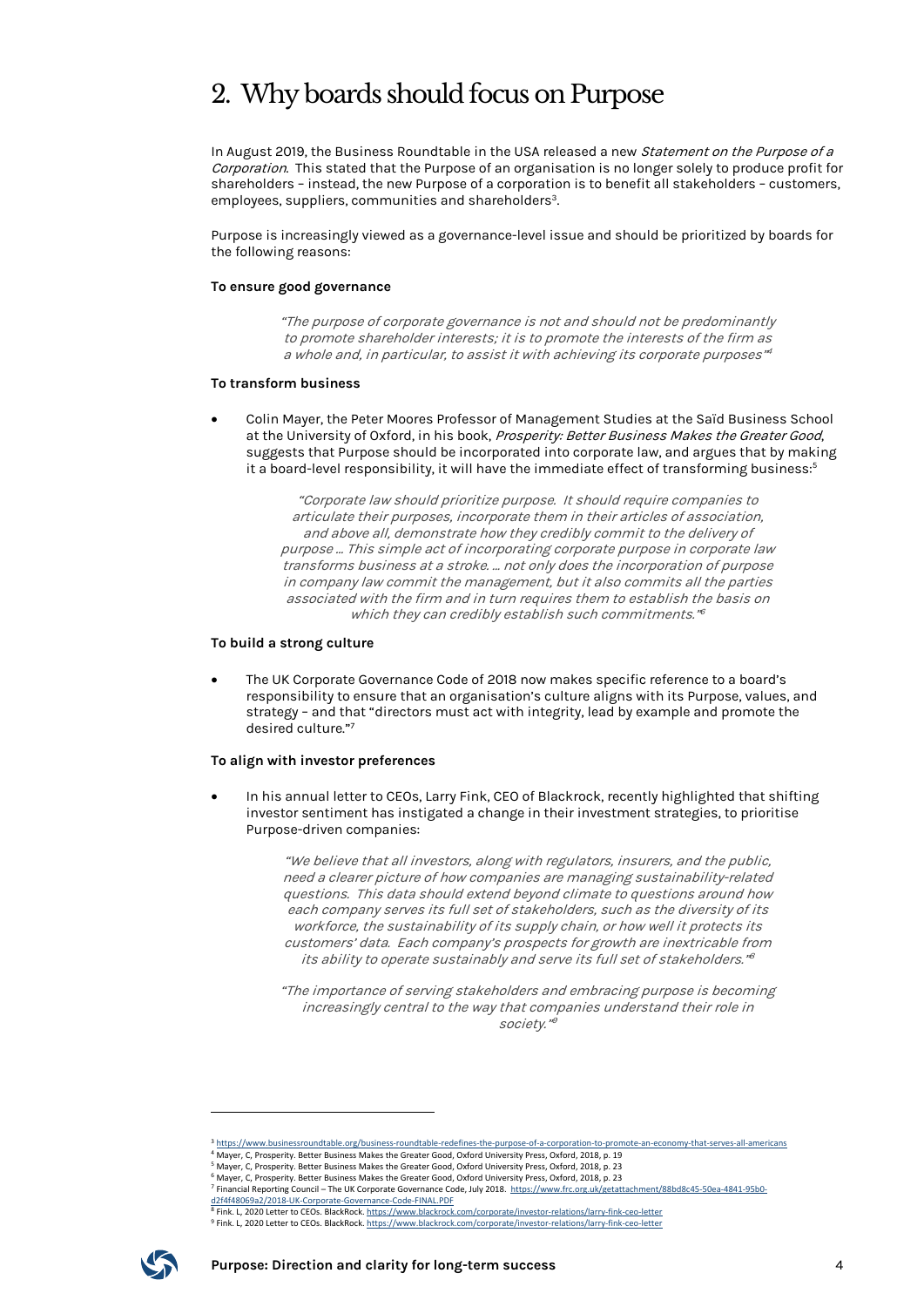#### **To maintain or rebuild reputation – building trust**

- Our previous papers on reputation have highlighted the impact of corporate scandals on reputation. In recent years we have lost trust in corporations to look after our interests. A Purpose-driven model, by contrast, ensures greater accountability, ethical decision making and increased benefit for all stakeholders
- Both Edmans and Mayer identify Purpose as a conduit for rebuilding trust:

"When every link in the chain, from asset owners through to companies, recognises its responsibility to think and act for the long term, business will start to regain the public's trust."<sup>10</sup>

"We have lost trust in corporations to look after our interests as customers, employees, communities, and nations. We have lost trust in them to pay people at the bottom of organizations properly in relation to those at the top, to pay their fair share of taxes, to look after the environment, to provide meaningful work, to avoid slave labour, and to employ people in safe and sanitary conditions in their supply chains."<sup>11</sup>

#### **To generate greater financial returns**

- Research undertaken by BCG's BrightHouse Consulting of 25 large, public US companies in the consumer, technology, and financial-services sectors found that the companies with the strongest sense of Purpose integrated across their operations showed the highest ten-year TSR12
- BrightHouse also report that Purpose-led companies see shareholder returns of 1,681%, compared with the S&P's 118% over 15 years<sup>13</sup>

#### **To protect against future litigation**

- In the future, board directors may be held responsible for not acting in the interests of all stakeholders (particularly concerning the environment)
- Larry Fink highlights the actions that Blackrock is already undertaking around director accountability:

"We believe that when a company is not effectively addressing a material issue, its directors should be held accountable. Last year BlackRock voted against or withheld votes from 4,800 directors at 2,700 different companies. Where we feel companies and boards are not producing effective sustainability disclosures or implementing frameworks for managing these issues, we will hold board members accountable." 14

"Companies must be deliberate and committed to embracing purpose and serving all stakeholders – your shareholders, customers, employees, and the communities where you operate. In doing so, your company will enjoy greater long-term prosperity, as will investors, workers, and society as a whole."<sup>5</sup> Larry Fink, Blackrock

<sup>15</sup> Fink. L, 2020 Letter to CEOs. BlackRock. https://www.blackrock.com/corporate/investor-relations/larry-fink-ceo-letter



<sup>10</sup> Edmans, A, The Stewardship Role of Investors. Gresham College, 6 March 2019, p. 6

<sup>11</sup> Mayer, C, Prosperity. Better Business Makes the Greater Good, Oxford University Press, Oxford, 2018, p. 44

<sup>12</sup> Lilly, C & Schear, M, Articulating Purpose for investors that goes beyond financial returns, Think BrightHouse, 2018, https://www.thinkbrighthouse.com/2018/11/articulating-purpose-for-investors-that-goes-beyond-financial-returns/ referencing, Carlisi, C, Hemerling, J, Kilmann, J, Meese, D, & Shipman, D, Purpose with the power to transform your organization. Boston Consulting Group/BrightHouse, May 2017<br>https://www.bcg.com/publications/2017/transformation-behavior-culture-purpose-power-transform-org

<sup>&</sup>lt;sup>13</sup> Carlisi, C, Power of Purpose [Infographic], Think BrightHouse, 2014, https://www.thinkbrighthouse.com/2014/08/infographic-power-of-purpose/

<sup>14</sup> Fink. L, 2020 Letter to CEOs. BlackRock. https://www.blackrock.com/corporate/investor-relations/larry-fink-ceo-letter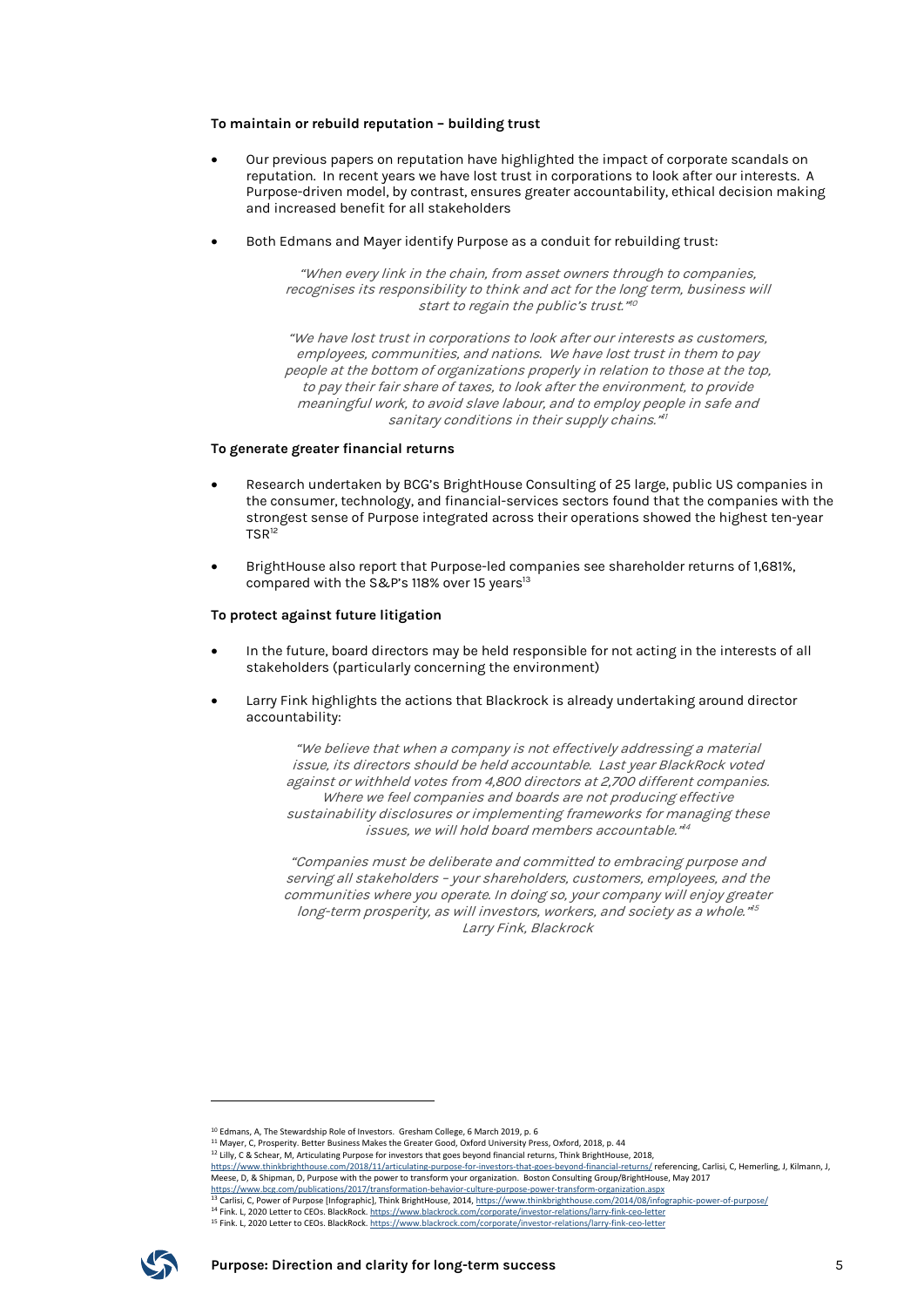### 3. What is Purpose?

"Purpose is not an initiative; it is a way of business. It must be core to the decisions, conversations, and behaviours across all levels to be authentic and deliver the wealth of advantages it promises. Now, more than ever, companies must cultivate the power of purpose if they are to succeed in a world where the opportunities—and responsibilities—of business have never been greater."<sup>16</sup> PWC

Purpose, as it applies to a company or organisation, is characterized by the following:

- **Purpose is a company's 'reason for being'** the role it plays in the world and the way it contributes to human betterment - in other words, how it aims to create value for society<sup>17</sup>
- **Purpose consists of two dimensions:**
	- o 'Who' a company exists for the stakeholders that a company aims to prioritise, and
	- $\degree$  'Why' it exists how it aims to serve those stakeholders<sup>18</sup>
- **Purpose guides decisions** Having a clear Purpose provides the foundation stone for decision making. All potential decisions, trade-offs, strategic directions and ethical issues faced by an organisation can be guided by having a strong Purpose
- **Purpose connects with the 'heart'** The difference between a vision (or mission) and Purpose is emotion. Vision or mission statements are logical. They aim for the head. Purpose is emotional. It aims for the heart. Where vision or mission articulate strategies, Purpose defines the essence of an organization – why it exists, who it exists for, and how it makes the world a better place<sup>19</sup>

#### **Purpose is not 'new'**

While Purpose seems to be gaining prominence now, it is by no means a new concept. Colin Mayer argues that corporations have existed for some 2000 years, and before the widespread adoption of Friedman Economics during the 1960s and '70s, corporations were indeed multi-purposed and publicly oriented.

Friedman's Shareholder Theory holds that a firm's primary responsibility is to its shareholders:

"This approach views shareholders as the economic engine of the organization and the only group to which the firm is socially responsible. As such, the goal of the firm is to maximize returns to shareholders." 20

Hence, Mayer views the current movement as a 'return to' a system that existed for many hundreds of years:

"Where corporate evolution went wrong… It is only over the last fifty of its 2000 year existence that we have witnessed the retreat of the multi-purposed, publicly oriented corporation into a single-focused, self-interested entity."<sup>21</sup> Colin Mayer

<sup>21</sup> Mayer, C, Prosperity. Better Business Makes the Greater Good, Oxford University Press, Oxford, 2018, p. 15



<sup>&</sup>lt;sup>16</sup> Schuyler, S. & Brennan, A, Putting Purpose to Work, PWC, 2016. p. 13 https://www.pwc.com/us/en/purpose-

<sup>17</sup> Edmans, A, Purposeful Business: The Evidence and the Implementation, Gresham College, London, 3 October 2018, p. 4

<sup>18</sup> Edmans, A, Purposeful Business: The Evidence and the Implementation, Gresham College, London, 3 October 2018, p. 4 <sup>19</sup> Millbower, L, What Does Your Organization Create? March 2018 https://www.td.org/newsletters/atd-links/what-does-your-organization-create

<sup>&</sup>lt;sup>2</sup> https://en.wikipedia.org/wiki/Friedman\_doctrine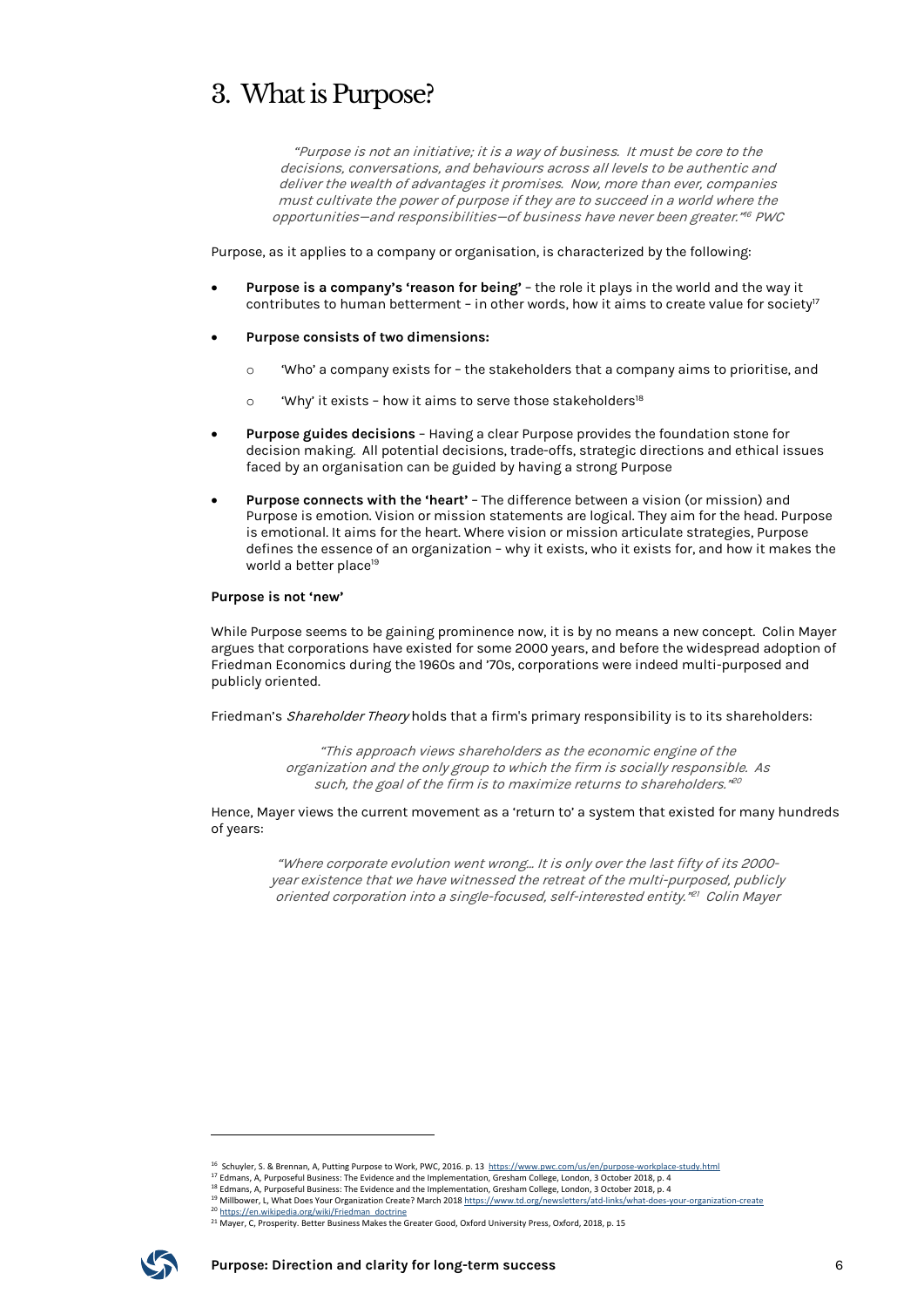### 4. What characterizes successful Purpose-driven companies?

"Purpose-driven companies make more money, have more engaged employees and more loyal customers, and are even better at innovation and transformational change. It seems to be easier to win the game when you care about the game."<sup>22</sup> EY/HBR Business Case for Purpose

Research has found that successful Purpose-driven companies share the following:<sup>23</sup>

- Strong and enabling governance
- Purposeful stakeholder engagement
- Long-term decision-making horizons
- Credible measurement and transparency

In addition to the above, EY Beacon Institute teamed with Harvard Business Review Analytic Services, surveying global business executives about Purpose, and found that Purpose-driven organisations:

#### **Are more profitable**

- As mentioned previously, BCG's BrightHouse Consulting found that Purpose-inspired firms deliver 14 times the financial returns as compared to the S&P 500 over 15 years<sup>24</sup>
- A study undertaken by Gartenburg, Prat & Serafeim at the Wharton School found that firms exhibiting a high Purpose and high clarity experience higher financial performance<sup>25</sup>

"Purposeful brands consistently outperform other brands; they are both faster growing and more profitable." Alan Jope, CEO, Unilever<sup>26</sup>

#### **Have increased employee engagement**

- PWC's 2016 survey of Purpose in the workplace found that Purpose increases employee loyalty. Namely, millennials are 5.3 times more likely to stay when they have a strong connection to their employer's Purpose, and non-millennials are 2.3 times more likely to stay when they have a strong connection to their employer's Purpose.<sup>27</sup>
- 89% of senior executives surveyed by HBR & EY's Beacon Institute said that a strong sense of collective Purpose drives employee satisfaction<sup>28</sup>
- Firms with employees that maintain strong beliefs in the meaning of their work experience better performance: 29

"People who find meaning in their work don't hoard their energy and dedication. They give them freely, defying conventional economic assumptions about self-interest. They grow rather than stagnate. They do more—and they do it better." 30

<sup>&</sup>lt;u>purposeful-organisation</u><br><sup>29</sup> Gartenberg, C. Prat, A. & Serafeim, G, Corporate Purpose and Financial Performance, Organization Science 30, no. 1 (January–February 2019): 1–18. <sup>30</sup> Quinn, R.E. Thakor, A.V, Creating a Purpose-Driven Organization, Harvard Business Review, July-August 2018



<sup>&</sup>lt;sup>22</sup> The Business Case for Purpose, A Harvard Business Review Analytic Services Report, EY Beacon Institute, Harvard Business School Publishing, 2015, p. 4 23 Ioannou, I, Four Principles – translating purpose into practice, London Business School, November 2016. https://www.london.edu/think/li-four-principlestranslating-purpose-into-practice

<sup>&</sup>lt;sup>24</sup> Carlisi, C, Power of Purpose [Infographic], Think BrightHouse, 2014, https://www.thinkbrighthouse.com/2014/08/infographic-power-of-purpose/

<sup>25</sup> Cable, D, & Vermeulen, F, 3 Steps Closer to a Purposeful Organisation, London Business School, December 2018 https://www.london.edu/think/3-steps-closer-to-apurposeful-organisation, referencing, Gartenberg, C. Prat, A. & Serafeim, G, Corporate Purpose and Financial Performance, Organization Science 30, no. 1 (January– February 2019): 1–18.

<sup>&</sup>lt;sup>26</sup> Gupta, A (Lead Author), The Decade to Deliver: A call to business action, UN Global Compact-Accenture Strategy CEO Study on Sustainability 2019, p.22 https://www.accenture.com/\_acnmedia/pdf-109/accenture-ungc-ceo-study.pdf<br><sup>27</sup> Schuyler, S. & Brennan, A, Putting Purpose to Work, PWC, 2016. p. 11\_h<u>ttps://www.pwc.com/us/en/purpose-workplace-study.html</u><br><sup>28</sup> Cable, D, & V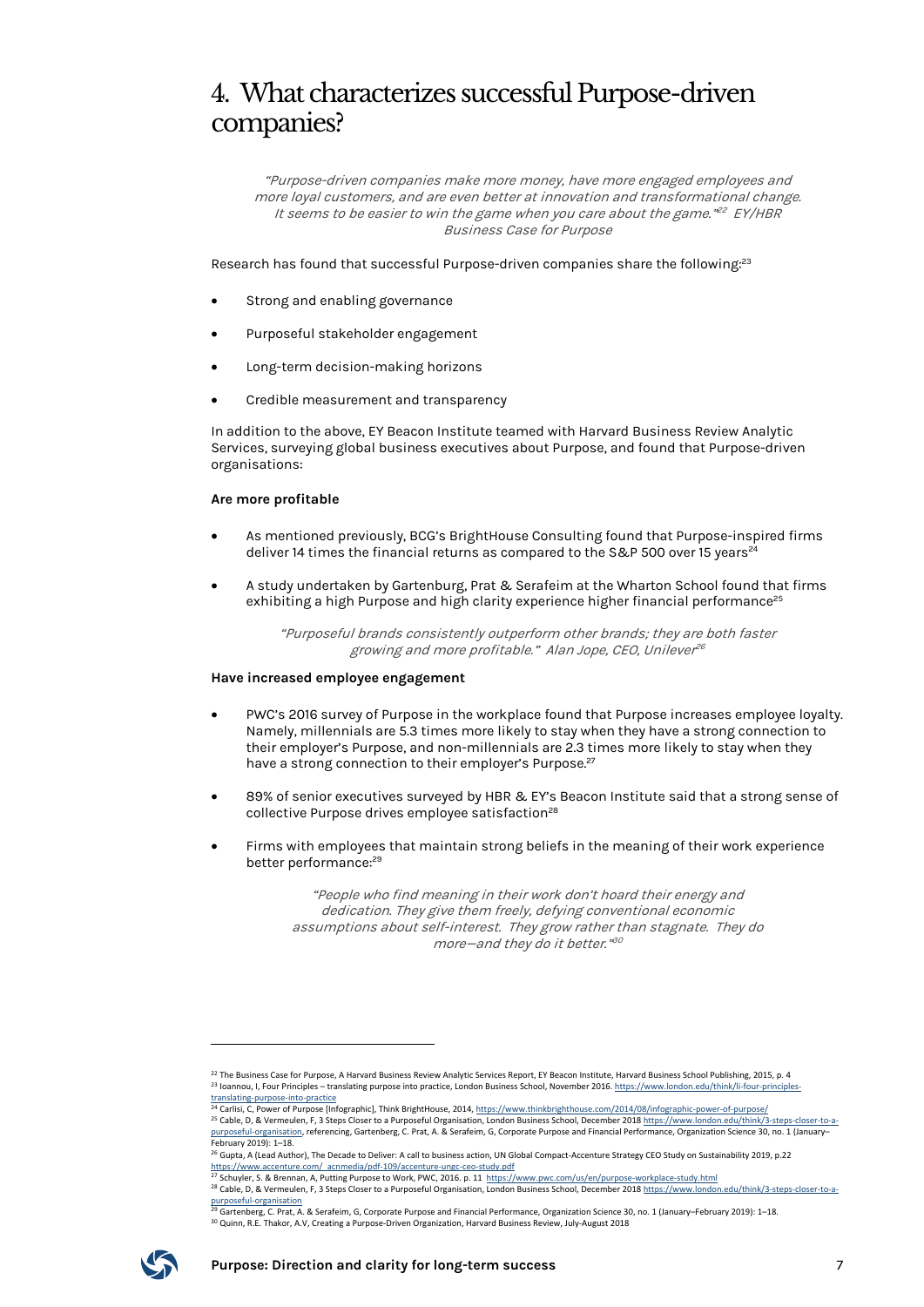#### **Have more loyal customers**

- The 2018 Edelman Earned Brand study found that nearly two-thirds of consumers now choose, switch to or boycott a brand based on its stand on societal issues, compared with 51% in 201731
- 80% of respondents in a global survey of senior executives by EY/HBR agreed that Purpose helps increase customer loyalty<sup>32</sup>

#### **Are better at innovation**

- Recent research has found that a broader stakeholder orientation leads to more and better innovation, because Purpose-driven companies offer a more secure work environment that promotes experimentation and tolerates failure<sup>33</sup>
- 89% of executives believe that a clear Purpose is a good guide/inspiration to future innovation of products and services<sup>34</sup>

#### **Are more successful at transformational change**

- The EY/HBR survey of global business executives found that companies that clearly articulate their Purpose enjoy higher growth rates and higher levels of success in transformation and innovation initiatives $35$
- 84% of executives believe an organisation that has shared Purpose will be more successful in transformation efforts<sup>36</sup>

#### **Have absolute clarity around decision making and direction**

• Purpose streamlines decision making, as it provides the foundation to which all decisions can be referred, regardless of external conditions:

> "When your organization has a strong purpose based on doing good, that is the north star that helps to guide all decision making. It ensures that the big picture around the human, environmental, ethical, financial, and political are considered in making decisions. When this is in place, it reduces the risk around all of the other areas." 37

> "A purposeful company will still focus on long-term performance even when times are difficult. The best companies stick to their purpose rather than be distracted by short-term demands."<sup>88</sup>



<sup>&</sup>lt;sup>31</sup> Edelman, 2018 Earned Brand Study, 2018, p. 2

<sup>32</sup> Cable, D, & Vermeulen, F, 3 Steps Closer to a Purposeful Organisation, London Business School, December 2018 https://www.london.edu/think/3-steps-closer-to-apurposeful-organisation<br><sup>33</sup> Ioannou, I, Four Principles – translating purpose into practice, London Business School, November 2016 <u>https://www.london.edu/think</u>/li-four-principles-translating-

purpose-into-practice

<sup>&</sup>lt;sup>1</sup> The Business Case for Purpose, A Harvard Business Review Analytic Services Report, EY Beacon Institute, Harvard Business School Publishing, 2015, p. 2 https://www.ey.com/Publication/vwLUAssets/ey-the-business-case-for-purpose/\$FILE/ey-the-business-case-for-purpose.pdf <sup>35</sup> The Business Case for Purpose, A Harvard Business Review Analytic Services Report, EY Beacon Institute, Harvard Business School Publishing, 2015

https://www.ey.com/Publication/vwLUAssets/ey-the-business-case-for-purpose/\$FILE/ey-the-business-case-for-purpose.pdf<br><sup>36</sup> The Business Case for Purpose, A Harvard Business Review Analytic Services Report, EY Beacon Instit

https://www.ey.com/Publication/vwLUAssets/ey-the-business-case-for-purpose/\$FILE/ey-the-business-case-for-purpose.pdf <sup>37</sup> Reputation Institute, 2020 Global Trends in Reputation, Reputation Institute, 2020, p. 4

https://ri.reputationinstitute.com/hubfs/Clients%20(beginning%202020)/2020\_Global\_Trends\_in\_Reputation.pdf.pdf?hsCtaTracking=86ab59b4-bd9b-43b7-882e-<u>c6b91402909c%7C23be41fb-aaf0-4161-98fe-b419f9bacf16</u><br><sup>38</sup> <u>https://www.london.edu/news/most-millennials-will-only-work-for-purpose-driven-firms-1431</u>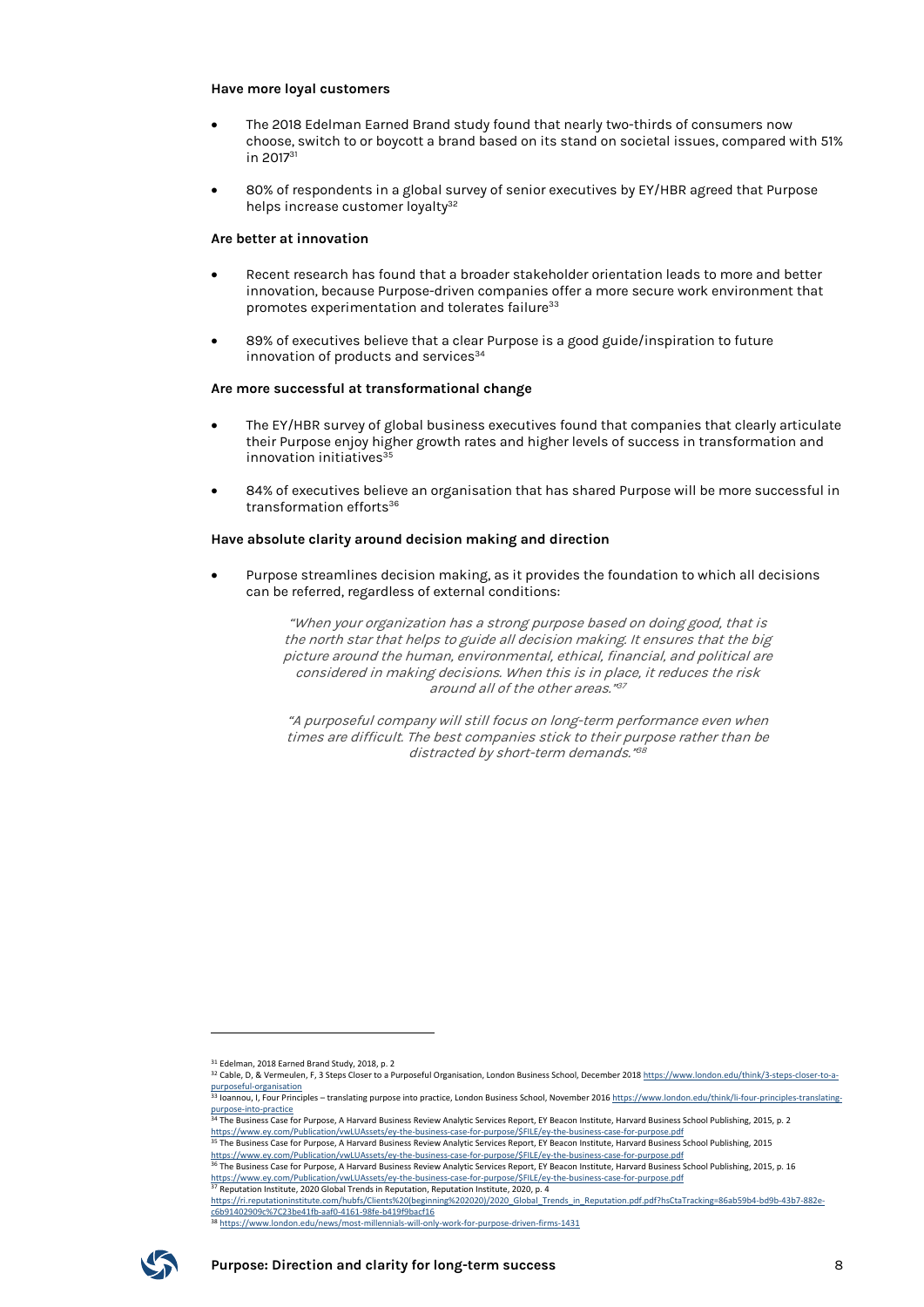## 5. How to adopt a Purpose-driven model

Our forthcoming Thought Paper, titled Purpose: Adopting a Purpose-driven model, will provide an in-depth explanation on how to adopt a Purpose-driven model; however, it's useful to share a brief outline of some of the latest research in the area.

Adopting a Purpose-driven model involves several steps and requires the following:

- Defining the Purpose 'who' the company exists for, and, 'why' it exists
- Ongoing consultation with, and engagement of, all stakeholders
- Authentic communication from leaders
- Role modelling of behaviours to build the desired culture
- Measurement and reward systems that align with Purpose

Recent research published by McKinsey identified that a fully embedded Purpose should be evident across nine different elements of the organisation's DNA, including:39

#### **Ways of working**

- Talent: Align recruiting, people development, and pathways to enable the Purpose
- Culture: Articulate and role-model desired individual mindsets and behaviours linked to Purpose
- Performance management: Define societal KPIs and hold employees accountable / incentivize employees on meeting targets

#### **Core business activities**

- Supply chain: Ensure supplier behaviours are in line with Purpose
- Operations: Adapt critical operational processes to meet Purpose-related targets
- External engagement: Tailor external engagement and communications to a new Purpose

#### **Corporate strategy**

- Product: Redefine product portfolio (as necessary) for example, withdraw some products, introduce new products
- Capital allocation: Introduce capital allocation metrics in line with Purpose for decisions on, for example, Capex, M&A
- Portfolio: Review portfolio and test purposefulness of individual assets against common criteria

"A corporate purpose is a commitment from the company to its stakeholders; its legitimacy derives from how the company embeds it and is seen to 'live' it. To that end, purpose should guide everything else and be evident in all a company does. A fully embedded purpose should show up across all elements of the organization's  $DNA.$   $M0$ 

https://www.mckinsey.com/business-functions/strategy-and-corporate-finance/our-insights/the-strategy-and-corporate-finance-blog/embedding-purpose-fewerslogans-more-action?cid=other-eml-alt-mip-mck&hlkid=e885cfa20aa8478a971cb2222fd812ec&hctky=1365543&hdpid=bcead734-3b71-4b80-a417-2157ba0f96f7<br><sup>40</sup> ibid. Dhingra, N, Nuttal, R & Stone, M, (2019)



<sup>&</sup>lt;sup>39</sup> Dhingra, N, Nuttal, R & Stone, M, Embedding purpose: fewer slogans, more action, McKinsey Quarterly, August 2019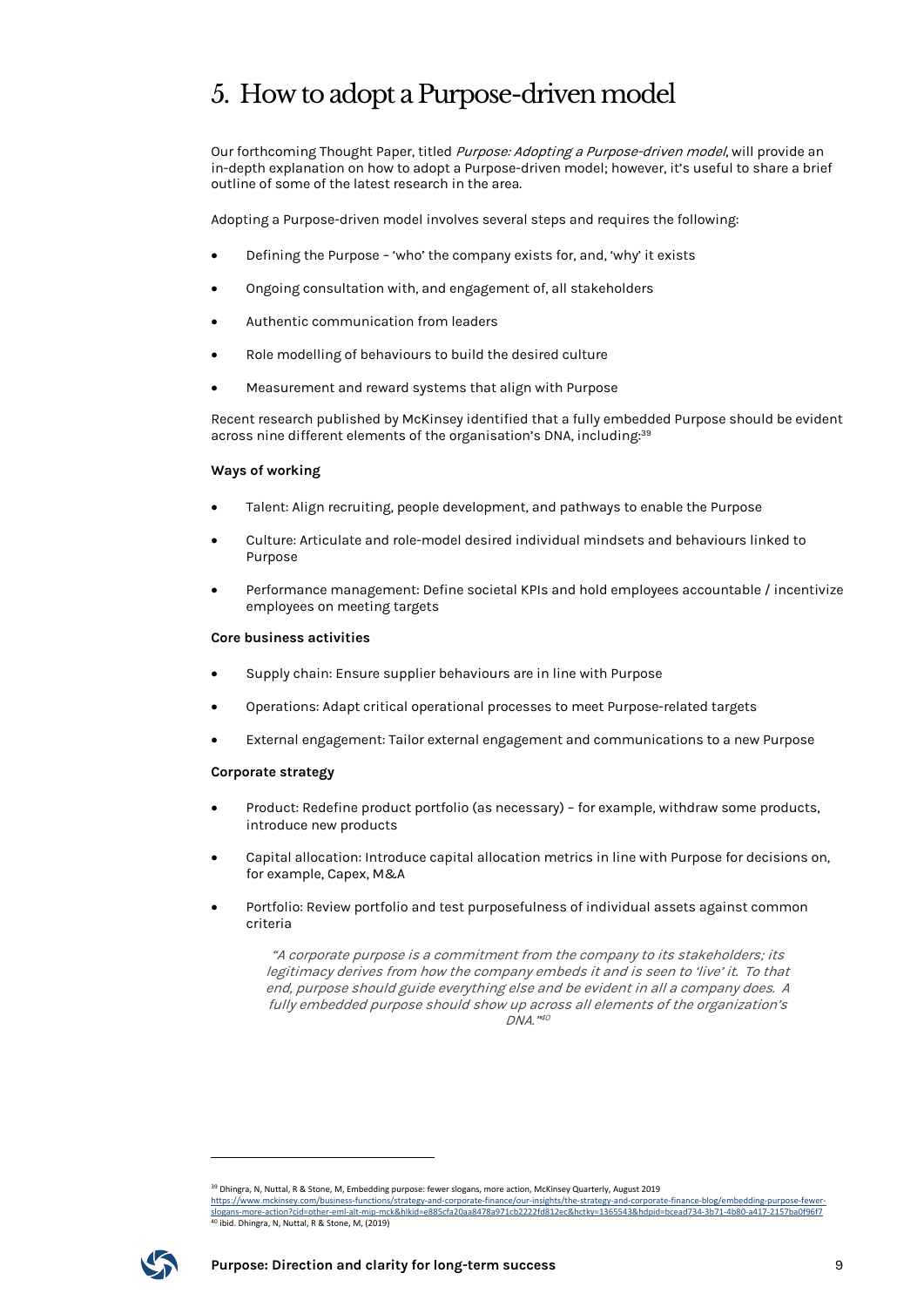### 6. Examples of successful Purpose-driven companies

A list of some well-known Purpose-driven companies follows:

Apple: Our purpose is to make tools for the mind that advance humankind<sup>41</sup>

Best Buy: Our purpose is to enrich lives through technology<sup>12</sup>

Blackmores: Our purpose is to lead the wellness revolution<sup>43</sup>

**CBA:** Our purpose is to improve the financial wellbeing of our customers and communities<sup>44</sup>

**Chobani:** Our purpose is to make universal wellness happen sooner<sup>45</sup>

**Cochlear Limited:** Our purpose is to make Professor Clark's innovative multi-channel cochlear implant commercially available all over the world<sup>46</sup>

**CSL:** Our purpose is to save and protect lives<sup>47</sup>

**Facebook:** Our purpose is to develop the social infrastructure to give people the power to build a global community that works for all of  $us^{48}$ 

**Intel:** Our purpose is to create world-changing technology that enriches the lives of every person on  $earth<sup>49</sup>$ 

**John Lewis Partnership PLC:** Our Purpose is the happiness of all our members (Partners), through their worthwhile, satisfying employment in a successful business<sup>50</sup>

**Microsoft:** Our purpose is to improve the lives of the 7 billion people on the planet through the power of technology<sup>51</sup>

**Nike:** Our purpose is to unite the world through sport to create a healthy planet, active communities, and an equal playing field for al $f^{2}$ 

**PwC:** Our purpose is to build trust in society and solve important problems. It defines the difference we seek to make in the world-it's why we do what we do $53$ 

Telstra: Our purpose is to build a connected future so everyone can thrive<sup>54</sup>

Unilever: Our purpose is to make sustainable living commonplace<sup>55</sup>

**Worley:** Our purpose is to help our customers meet the world's changing energy, chemicals and resources needs<sup>56</sup>

> "For Best Buy, this journey started by saying out loud: 'The purpose of this company is not to make money.' It is imperative to make money, but it is not the purpose. Our purpose is to enrich lives through technology."Corie Barry, CEO, Best Buy<sup>57</sup>

53 https://www.pwc.com/us/en/about-us/purpose-and-

<sup>57</sup> https://fortune.com/2020/07/01/paypal-mckinsey-purpose-in-crisis-ceo-daily/



<sup>41</sup> https://www.bcg.com/publications/2018/corporate-purpose-to-m

<sup>42</sup> https://corporate.bestbuy.com/a-recap-of-best-buys-2019-investor-update/ <sup>43</sup> 2019 Annual Report https://www.blackmores.com.au/about-us/investor-centre/annual-and-half-year-reports

<sup>44</sup> https://www.commbank.com.au/about-us/shareholders/corporate-profile/corporate-governance.html

<sup>45</sup> https://www.chobani.com/impact/the-chobani-way/

<sup>46</sup> https://www.cochlear.com/intl/about/company-information/history-of-innovation/about-graeme-clark 47 https://www.csl.com/-/media/csl/documents/annual-report-docs/csl-ltd-annual-report-2019-full.pdf?la=en-

us&hash=AC57DA1C6E85B66162B25238509C47596E1CA401

<sup>48</sup> https://www.facebook.com/notes/mark-zuckerberg/building-global-community/10154544292806634

<sup>49</sup> https://www.intel.com.au/content/www/au/en/support/articles/000015119/programs.html <sup>50</sup> https://www.johnlewispartnership.co.uk/content/dam/cws/pdfs/Juniper/ARA2020/JLP-2020-Annual-Report-and-Accounts.pdf

<sup>51</sup> https://www.microsoft.com/investor/reports/ar19/download-center/

<sup>52</sup> https://purpose.nike.com/

values.html#:~:text=%20PwC%27s%20purpose%20%201%20Act%20with%20integrity.,help%20us%20deliver%20the%20highest%20quality...%20More%20

<sup>54</sup> https://www.telstra.com.au/aboutus/our-company/present/purpose-values 55 https://www.unilever.com/about/who-we-are/about-Unilever/

https://quoteapi.com/resources/d616aea9991fd6d0/announcements/wor.asx/2A1166838/WOR\_Annual\_Report\_to\_Shareholders.pdf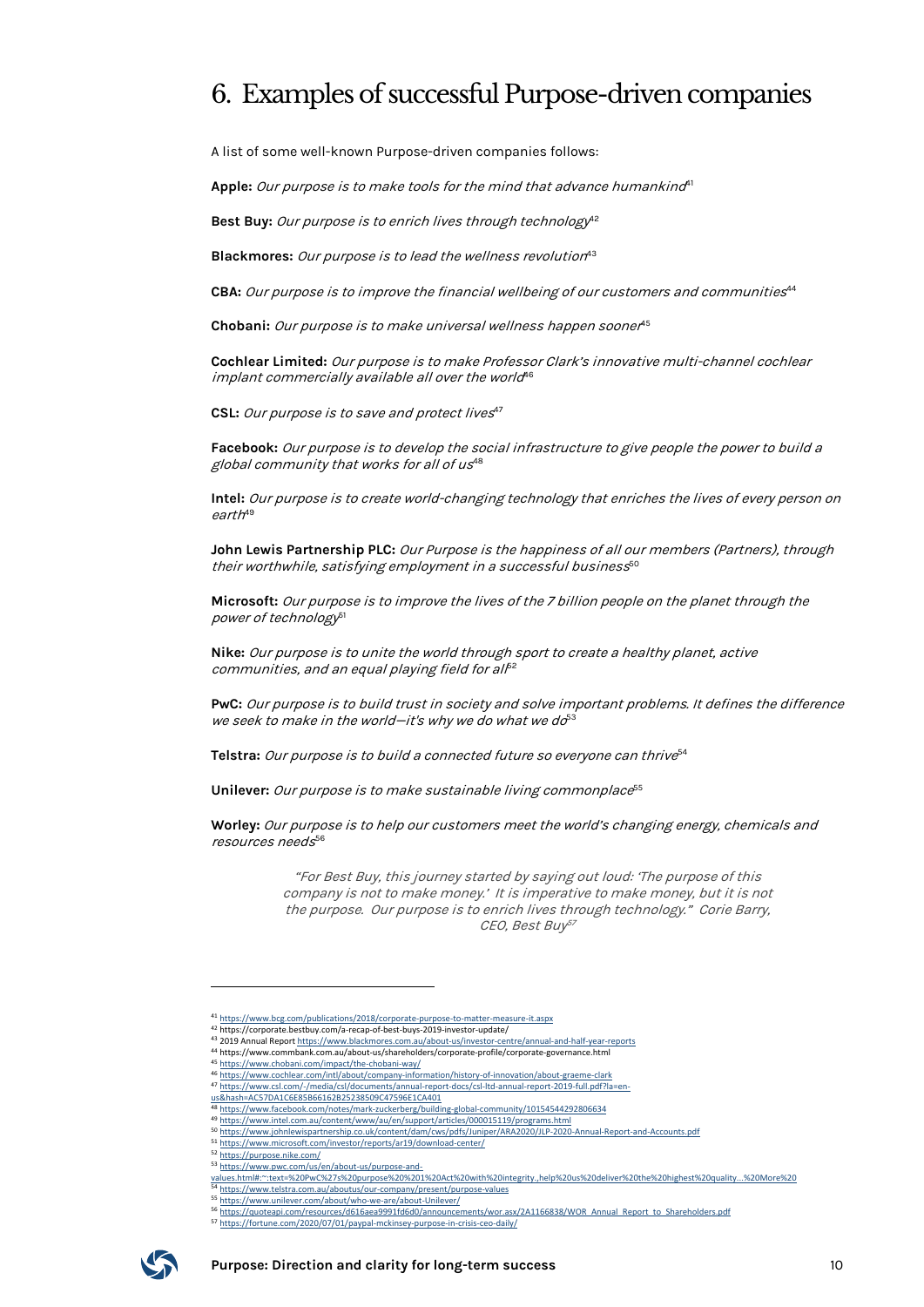### 7. What boards can do to promote a Purpose-driven model

"A leader's most important job is to connect the people to their purpose."<sup>58</sup>

Adopting a Purpose-driven model requires the participation and engagement of all stakeholders. However, it is the responsibility of boards to 'lead the charge' in bringing Purpose to the forefront.

Boards can support the adoption of a Purpose-driven model by understanding their responsibility for the following:

#### **Act as an ambassador and role model for Purpose**

- Connect with the Purpose including understanding how it applies to your role, as well as to your personal Purpose – to reflect this in conversation and behaviour meaningfully
- Communicate the Purpose to all stakeholders, in a way that enables them to connect with it
- 'Walking the talk' role-model behaviours that are conducive with building a strong culture
- Authentic commitment to delivering the Purpose, 'warts and all':
	- o This involves being willing to have difficult conversations, to make difficult decisions and to behave ethically at all times, to deliver on the company's Purpose:

"To be authentic, you must be unrelenting in elevating and stimulating debate about uncomfortable truths and tensions you may be tempted to sweep under the rug." 59

- Lead with empathy to stimulate change a survey carried out by McKinsey found that Purpose-driven empathy is indispensable for driving meaningful change and that three capabilities are vital for building Purpose through cognitive empathy:
	- o The ability to develop a broad future vision that extends beyond the problem at hand
	- o To inspire and build trust with others by finding common ground, and
	- $\circ$  To lead by example<sup>60</sup>

#### **Shift focus from short-term to long-term growth and wealth creation**

"Ultimately, purpose is the engine of long-term profitability."<sup>61</sup> Larry Fink, CEO Blackrock

- One study shows that long-term incentives improve not only profitability, but also innovation and the value delivered to suppliers, customers, society, and particularly employees<sup>62</sup>
- Research on high-sustainability companies found that they adopt long-term horizons, they communicate with analysts using more balanced language – talking about the short term as well as the long term. They also discuss both financial and non-financial issues. As a result, they can attract more long-term investors<sup>63</sup>

#### **Recruitment and succession planning of executives and directors**

• Prioritizing candidates who show an ability to articulate both the financial and human value of the business

<sup>63</sup> Ioannou, I, Four Principles – translating purpose into practice, London Business School, November 2016 https://www.london.edu/think/li-four-principles-translatingpurpose-into-practice



<sup>58</sup> Quinn, R.E. Thakor, A.V, Creating a Purpose-Driven Organization, Harvard Business Review, July-August 2018

<sup>&</sup>lt;sup>59</sup>Gast, A, Illanes, P, Probst, N, Schaninger, B, & Simpson, B, Purpose: Shifting from why to how, McKinsey Quarterly, April 2020.<br><sup>60</sup> Balchandani, A, Beltrami, M, Kim, D, Berg, A, Hedrich, S, Roelkens, F, Amed, I, Baggi Answering society's call: A new leadership imperative, McKinsey Quarterly, November 2019

<sup>61</sup> https://www.blackrock.com/corporate/investor-relations/larry-fink-ceo-

l<u>etter?cid=ppc:CEOLetter:PMS:US:NA&gclid=EAIaIQobChMI0Y6z8uCD5wIVDSsMCh1EOwCpEAAYASAAEgKW5PD\_BwE&gclsrc=aw.ds</u><br><sup>62</sup> Edmans, A, Executive Pay: What's Right, What's Wrong, and What's Fixable. Gresham College, 12 December 20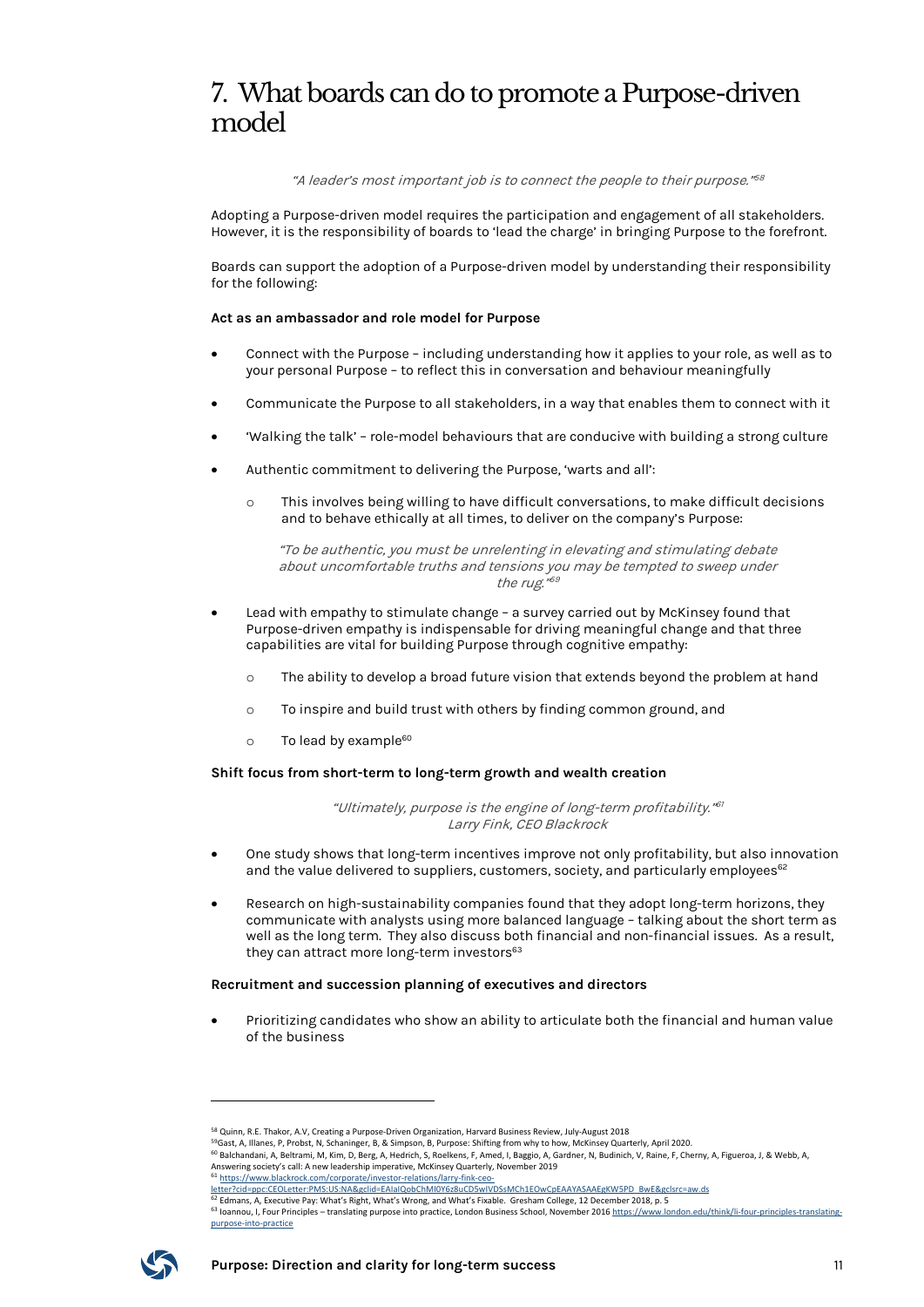• Understanding and communicating the 'why' with prospective hires – changing the way that executives and directors talk about the company with potential hires, by focusing not just on what the company does, but why you do it (your Purpose) 64

#### **Establish broader measurement and reporting structures**

- Establish measurement and reporting structures that go beyond financial capital to include Human, Intellectual, Natural, Social and Material capital – and ensure that the balance sheet reflects the company's net worth in relation to all of these<sup>65</sup>
- Define metrics, both quantitative and qualitative, of the extent to which a company is fulfilling its Purpose, and report them so that investors can hold the company accountable<sup>66</sup>
- Evaluate managers and employees on the above metrics, rather than the financial 'key performance indicators' traditionally focused on<sup>67</sup>

#### **Reform remuneration and reward to ensure all stakeholders benefit**

- Link CEO remuneration to long-run value creation, for example, the equity that must be held for the long-term, even post their departure from the role<sup>68</sup>
- Link CEO incentives with targets that 'grow the pie,' bringing benefits to the broader society<sup>69</sup>
- Reform executive pay away from complicated, formula-driven bonuses to long-term shares $70$
- Give long-term shares to both directors and employees $71$

#### **Accountability**

- Ensure that directors and executives are directly accountable for fulfilling the stated Purpose of the organisation
- Commit as a board to uphold the Purpose of the organisation
- This involves understanding the Purpose and using it as a guiding light when making difficult decisions at board level:

"Purpose must be the highest principle against which strategic decisions are evaluated, especially with regards to which activities the business pursues and doesn't pursue based on alignment with purpose…. The answers should be found within your company's purpose. Without purpose as the bedrock of an organization, all efforts to build purpose constructs upon it will prove futile. When leaders practice purposeful business decision-making and leadership, all else can follow." 72

#### **Governance**

• Ensure that board structure reflects a focus on all stakeholders:

"All of board composition, chairmanship, leadership, remuneration, auditing, and reporting should be focused on what the company exists to do and the relations that it needs to form with all of its stakeholders, including shareholders but not excluding others."73

• Create board committees dedicated to particular stakeholders, for example, a human capital committee, an innovation committee, both of which in turn would encourage 'pie-growing' behaviours<sup>74</sup>

<sup>74</sup> Edmans, A, Reforming Corporate Governance. Gresham College, 23 January 2019, p. 5



<sup>&</sup>lt;sup>64</sup> Schuyler, S. & Brennan, A, Putting Purpose to Work, PWC, 2016, p.10 https://www.pwc.com/us/en/purpose-workplace-study.html

<sup>65</sup> Mayer, C, Prosperity. Better Business Makes the Greater Good, Oxford University Press, Oxford, 2018, p. 42

<sup>66</sup> Edmans, A, Purposeful Business: The Evidence and the Implementation. Gresham College, 3 October 2018, p. 4 <sup>67</sup> Edmans, A, Purposeful Business: The Evidence and the Implementation. Gresham College, 3 October 2018, p. 5

<sup>&</sup>lt;sup>68</sup> Edmans, A, Executive Pay: What's Right, What's Wrong, and What's Fixable. Gresham College, 12 December 2018, p. 6<br><sup>69</sup> Edmans, A, Executive Pay: What's Right, What's Wrong, and What's Fixable. Gresham College, 12 De

<sup>&</sup>lt;sup>70</sup> Edmans, A, Reforming Corporate Governance. Gresham College, 23 January 2019, p. 4<br><sup>71</sup> Edmans, A, Reforming Corporate Governance. Gresham College, 23 January 2019, p. 4

<sup>&</sup>lt;sup>72</sup>Schuyler, S. & Brennan, A, Putting Purpose to Work, PWC, 2016, p.10 <u>https://www.pwc.com/us/en/purpose-workplace-study.html</u><br><sup>73</sup> Mayer, C, Prosperity. Better Business Makes the Greater Good, Oxford University Press, O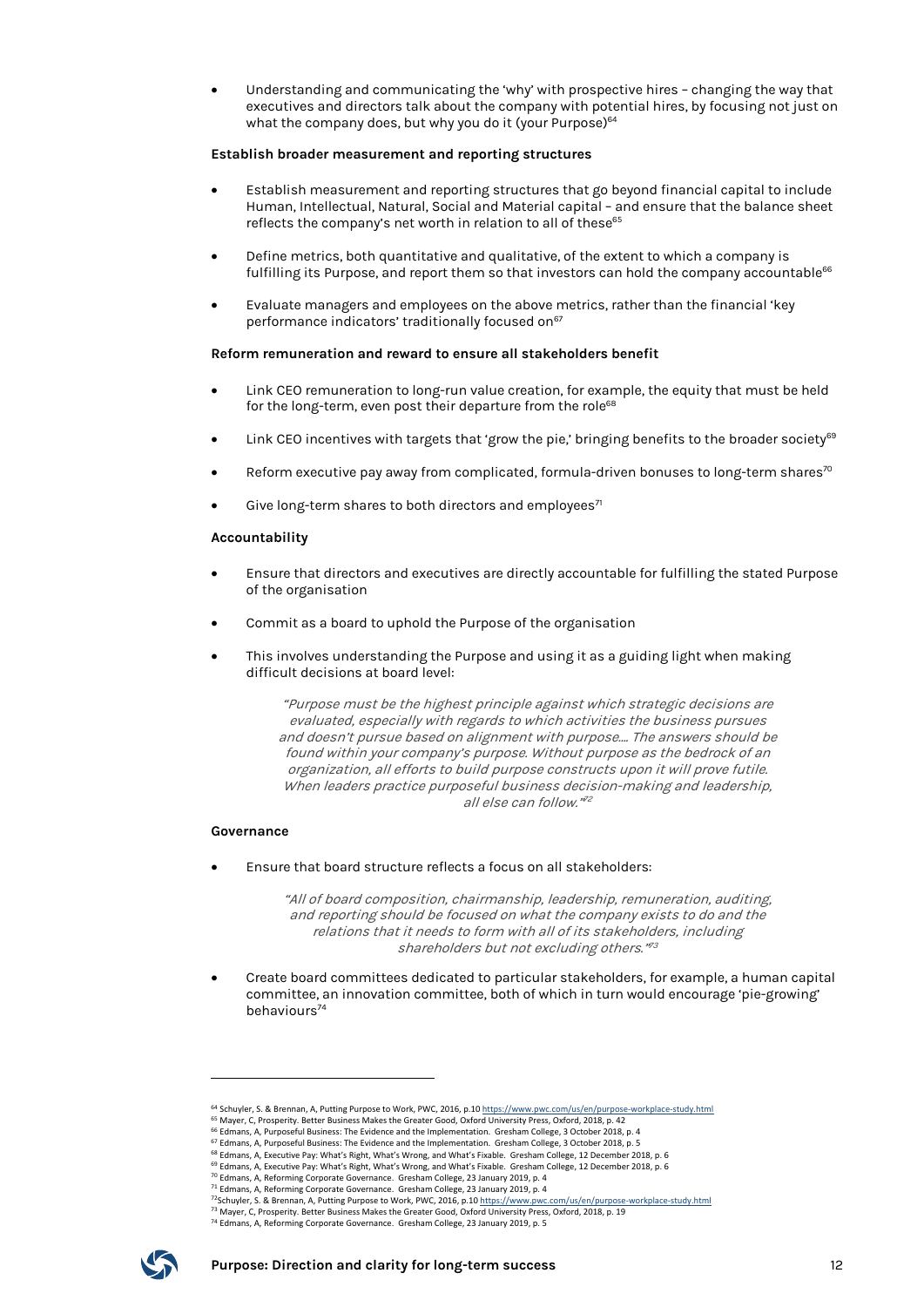• Give investors a "say-on-purpose" vote. Alex Edmans suggests that a "say-on-purpose" vote can be split into two – a "policy vote" to ensure that investors have bought into company's Purpose, and an "implementation vote," which would encourage investors to track the relevant metrics and hold the company accountable for delivering on its stated Purpose $^{75}$ 

<sup>75</sup> Edmans, A, Reforming Corporate Governance. Gresham College, 23 January 2019, p. 4

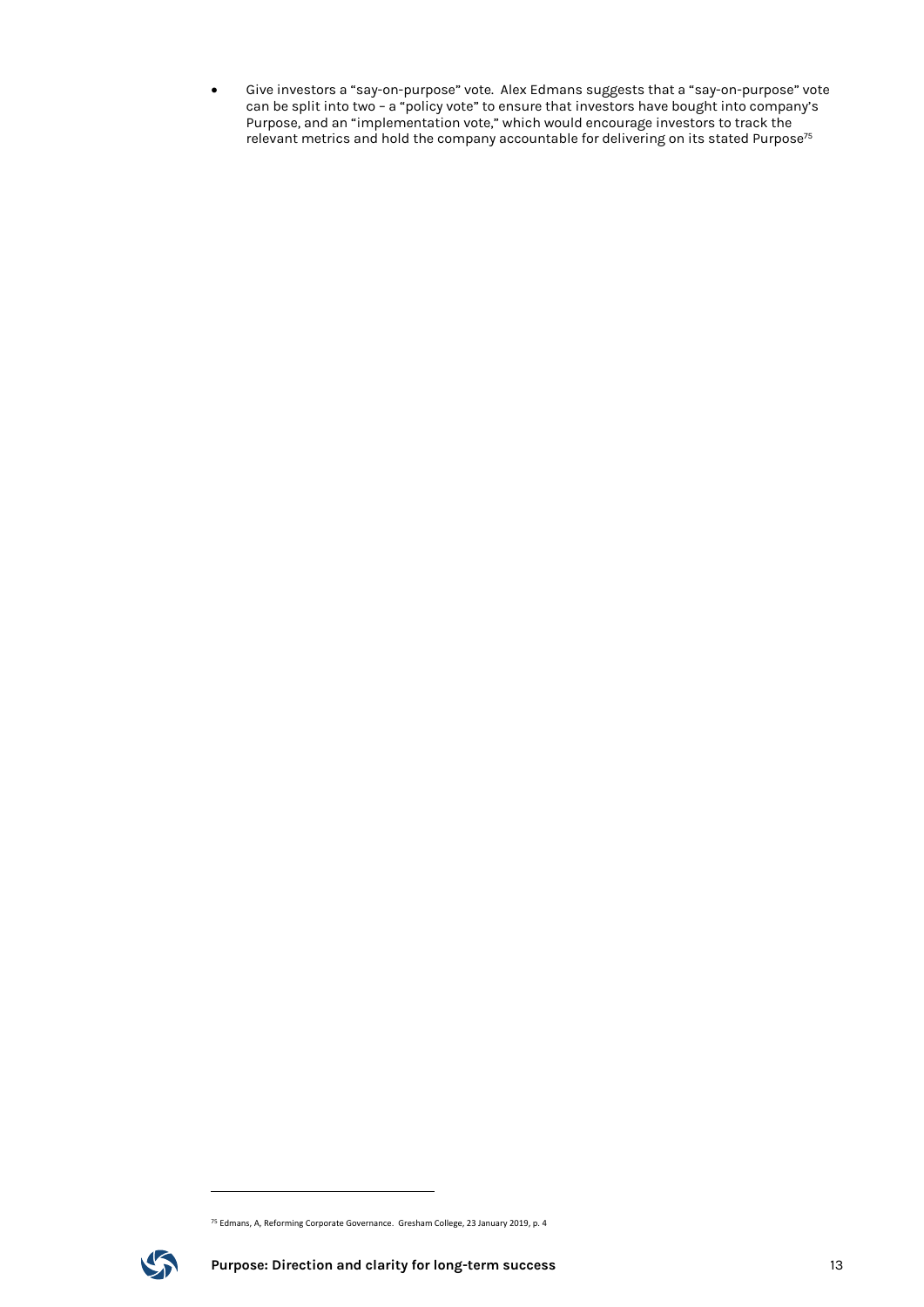### 8. Conclusion

Purpose is a critical issue that boards should prioritise, because it provides the foundation stone around which the business can operate:

- Having a strong Purpose brings clarity around strategic direction, decision making and a long-term focus for success
- Communicating a strong Purpose unites stakeholders employees, suppliers, customers, and shareholders – by helping them connect their personal Purpose with that of the organisation

The argument for adopting a Purpose-driven model is clear. Purpose-driven organisations:

- Are more profitable
- Have increased employee engagement
- Have more loyal customers
- Are better at innovation
- Are more successful at transformational change, and
- Have absolute clarity around decision making and direction

COVID-19 has brought an unprecedented level of uncertainty, both to the operations of organisations and to the lives of each individual stakeholder. Right now, we are seeking leaders who can steer a steady course through the tumultuous times, and bring their people with them by creating clarity amidst the chaos.

Boards can play a pivotal role by driving a focus on Purpose within their organisation through the following measures:

- Acting as a role model for culture
- Shifting focus from short-term to long-term growth and profit
- Establishing broader measurement and reporting structures
- Reforming remuneration and reward to ensure all stakeholders benefit
- Ensuring accountability and governance structures reflect the needs of all stakeholders
- Ensuring that recruitment and succession planning practices are geared towards Purpose

and thereby create stability, hope, and inspiration amongst all stakeholders.

"Your objective is to embed purpose into every fibre of your organisation's being: from decision-making to marketing. From the large and impactful statements to the small, almost unnoticed symbols. The extent to which you embrace purpose will determine the degree to which it seeps into your culture and becomes your new way of organisational life." 76 Nicholas Barnett, CEO, Insync

<sup>&</sup>lt;sup>76</sup> Barnett, N, Why you need employees' input to decide your purpose, HRM Online, September 2017 https://www.hrmonline.com.au/section/strategic-hr/needemployees-input-decide-purpose/

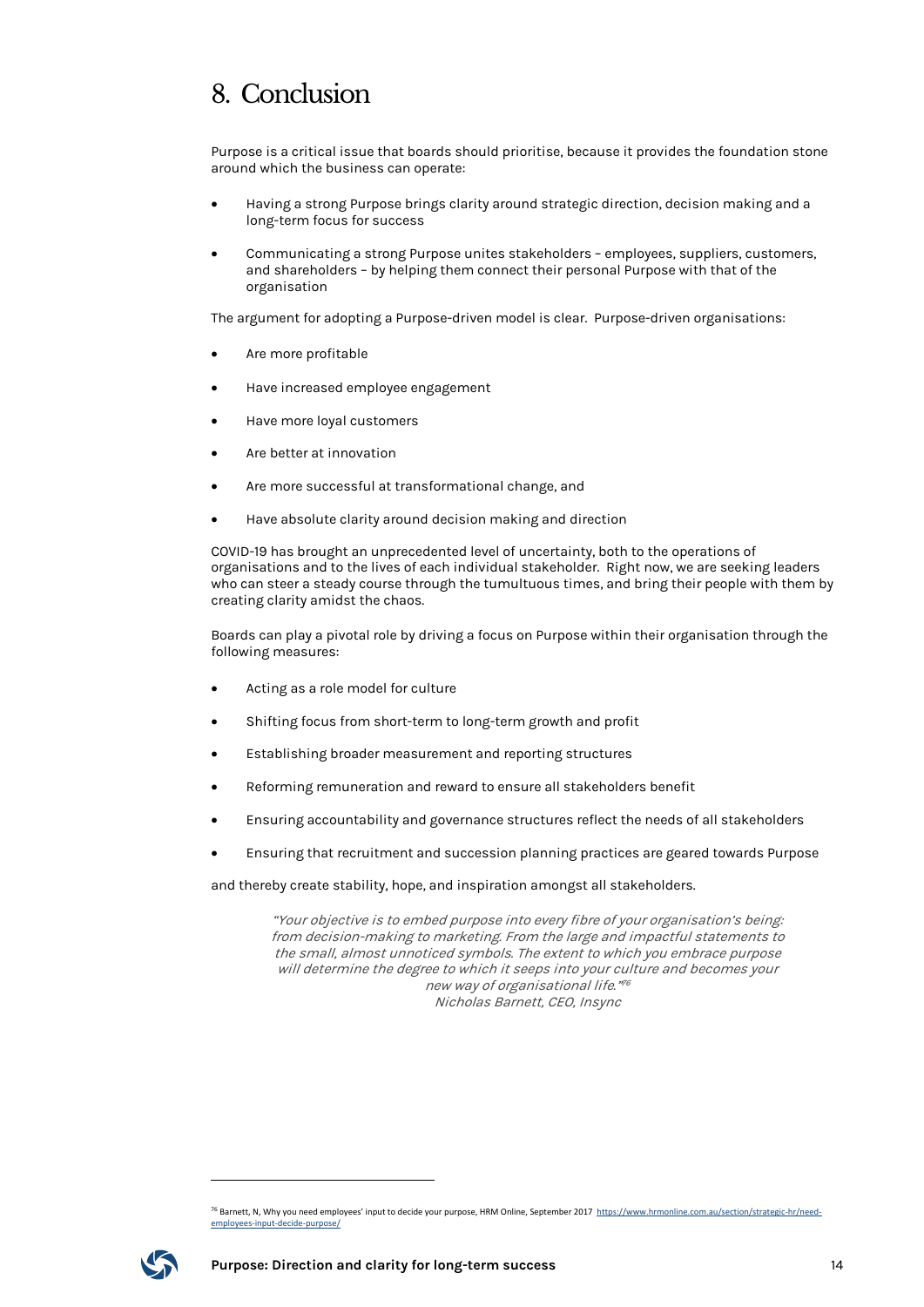### References

Balchandani, A, Beltrami, M, Kim, D, Berg, A, Hedrich, S, Roelkens, F, Amed, I, Baggio, A, Gardner, N, Budinich, V, Raine, F, Cherny, A, Figueroa, J, & Webb, A, Answering society's call: A new leadership imperative, McKinsey Quarterly, November 2019 https://www.mckinsey.com/business-functions/organization/our-insights/answering-societys-call-a-new-leadershipimperative?cid=other-eml-alt-mip-mck&hlkid=e885cfa20aa8478a971cb2222fd812ec&hctky=1365543&hdpid=bcead734-3b71- 4b80-a417-2157ba0f96f7

Barnett, N, Why you need employees' input to decide your purpose, HRM Online, September 2017 https://www.hrmonline.com.au/section/strategic-hr/need-employees-input-decide-purpose/

Business Roundtable, https://www.businessroundtable.org/business-roundtable-redefines-the-purpose-of-a-corporation-topromote-an-economy-that-serves-all-americans

Cable, D, & Vermeulen, F, 3 Steps Closer to a Purposeful Organisation, London Business School, December 2018 https://www.london.edu/think/3-steps-closer-to-a-purposeful-organisation

Carlisi, C, Power of Purpose [Infographic], Think BrightHouse, 2014, https://www.thinkbrighthouse.com/2014/08/infographicpower-of-purpose/

Carlisi, C, Hemerling, J, Kilmann, J, Meese, D, & Shipman, D, Purpose with the power to transform your organization. Boston Consulting Group/BrightHouse, May 2017 https://www.bcg.com/publications/2017/transformation-behavior-culture-purposepower-transform-organization.aspx

Dhingra, N, Nuttal, R & Stone, M, Embedding purpose: fewer slogans, more action, McKinsey Quarterly, August 2019 https://www.mckinsey.com/business-functions/strategy-and-corporate-finance/our-insights/the-strategy-and-corporatefinance-blog/embedding-purpose-fewer-slogans-more-action?cid=other-eml-alt-mipmck&hlkid=e885cfa20aa8478a971cb2222fd812ec&hctky=1365543&hdpid=bcead734-3b71-4b80-a417-2157ba0f96f7

Edelman, 2018 Earned Brand Study, 2018 https://www.edelman.com/earned-brand

Edmans, A, Executive Pay: What's Right, What's Wrong, and What's Fixable. Gresham College, 12 December 2018

Edmans, A, Purposeful Business: The Evidence and the Implementation, Gresham College, London, 3 October 2018

Edmans, A, Reforming Corporate Governance. Gresham College, 23 January 2019

Edmans, A, The Stewardship Role of Investors. Gresham College, 6 March 2019

EY Beacon Institute, The Business Case for Purpose, A Harvard Business Review Analytic Services Report, EY Beacon Institute, Harvard Business School Publishing, 2015 https://www.ey.com/Publication/vwLUAssets/ey-the-business-case-forpurpose/\$FILE/ey-the-business-case-for-purpose.pdf

Financial Reporting Council – The UK Corporate Governance Code, July 2018. https://www.frc.org.uk/getattachment/88bd8c45- 50ea-4841-95b0-d2f4f48069a2/2018-UK-Corporate-Governance-Code-FINAL.PDF

Fink. L, 2020 Letter to CEOs. BlackRock. https://www.blackrock.com/corporate/investor-relations/larry-fink-ceo-letter

Friedman, https://en.wikipedia.org/wiki/Friedman\_doctrine

Gartenberg, C. Prat, A. & Serafeim, G, Corporate Purpose and Financial Performance, Organization Science 30, no. 1 (January– February 2019): 1–18.

Gast, A, Illanes, P, Probst, N, Schaninger, B, & Simpson, B, Purpose: Shifting from why to how, McKinsey Quarterly, April 2020. https://www.mckinsey.com/business-functions/organization/our-insights/purpose-shifting-from-why-to-how?cid=other-emlalt-mcq-mck&hlkid=2ea6e472b3ec4329b7536d6bb846c359&hctky=2849846&hdpid=5229a444-7ece-47a0-98af-49047e307135#

Gupta, A (Lead Author), The Decade to Deliver: A call to business action, UN Global Compact-Accenture Strategy CEO Study on Sustainability 2019 https://www.accenture.com/\_acnmedia/pdf-109/accenture-ungc-ceo-study.pdf

Ioannou, I, Four Principles – translating purpose into practice, London Business School, November 2016. https://www.london.edu/think/li-four-principles-translating-purpose-into-practice

Jones, B, What is the difference between an organization's mission and its common purpose? HBR, Feb 2016 https://hbr.org/sponsored/2016/02/the-difference-between-purpose-and-mission

Lilly, C & Schear, M, Articulating Purpose for investors that goes beyond financial returns, Think BrightHouse, 2018, https://www.thinkbrighthouse.com/2018/11/articulating-purpose-for-investors-that-goes-beyond-financial-returns/

London Business School, Most millennials will only work for purpose-driven firms, LBS, March 2018 https://www.london.edu/news/most-millennials-will-only-work-for-purpose-driven-firms-1431

Mayer, C, Prosperity. Better Business Makes the Greater Good, Oxford University Press, Oxford, 2018

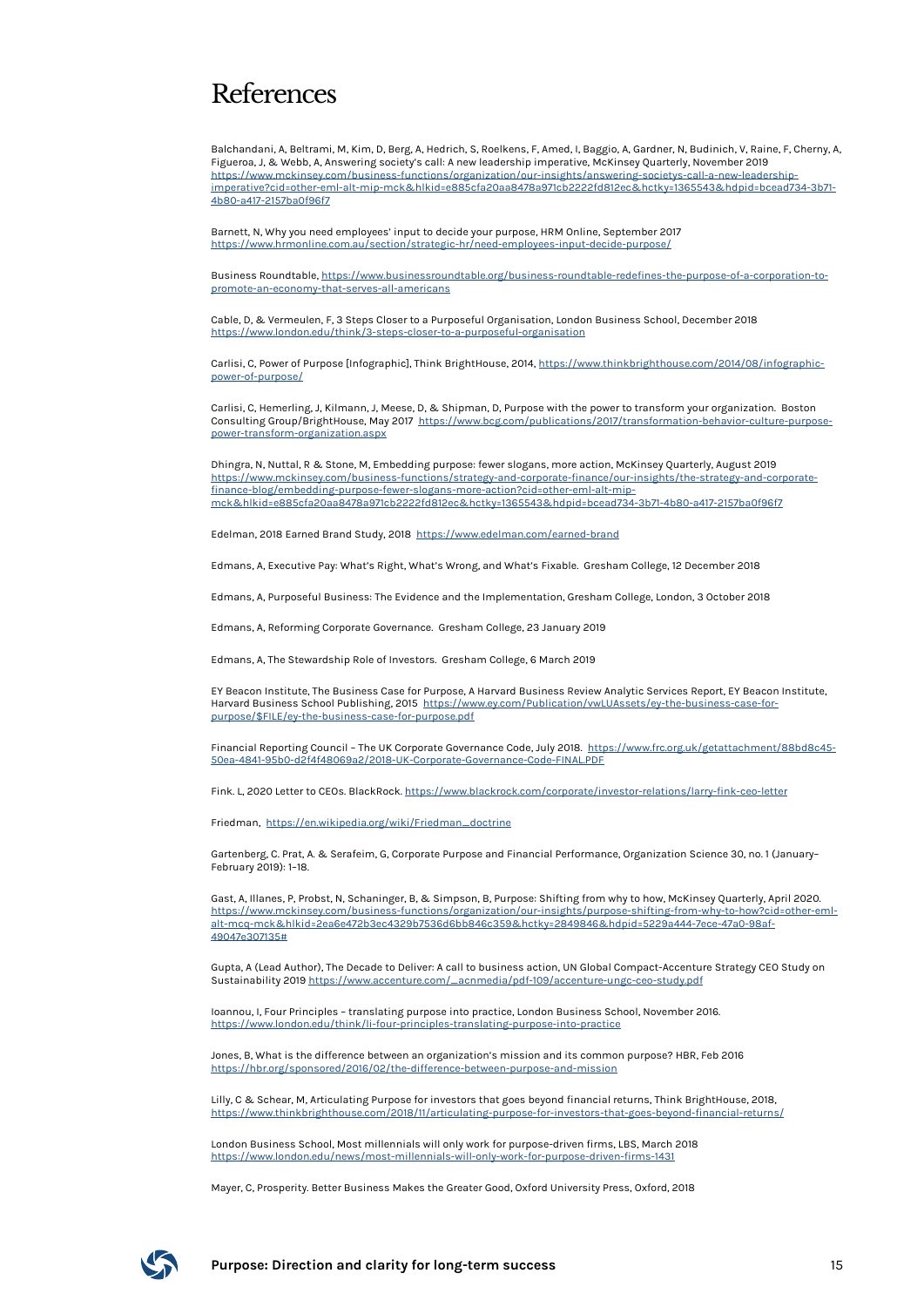Millbower, L, What Does Your Organization Create? March 2018 https://www.td.org/newsletters/atd-links/what-does-yourorganization-create

Quinn, R.E. Thakor, A.V, Creating a Purpose-Driven Organization, Harvard Business Review, July-August 2018 https://hbr.org/2018/07/creating-a-purpose-driven-organization

Reputation Institute, 2020 Global Trends in Reputation, Reputation Institute, 2020, p. 4 https://ri.reputationinstitute.com/hubfs/Clients%20(beginning%202020)/2020\_Global\_Trends\_in\_Reputation.pdf.pdf?hsCta Tracking=86ab59b4-bd9b-43b7-882e-c6b91402909c%7C23be41fb-aaf0-4161-98fe-b419f9bacf16

Schuyler, S. & Brennan, A, Putting Purpose to Work, PWC, 2016 https://www.pwc.com/us/en/purpose-workplace-study.html